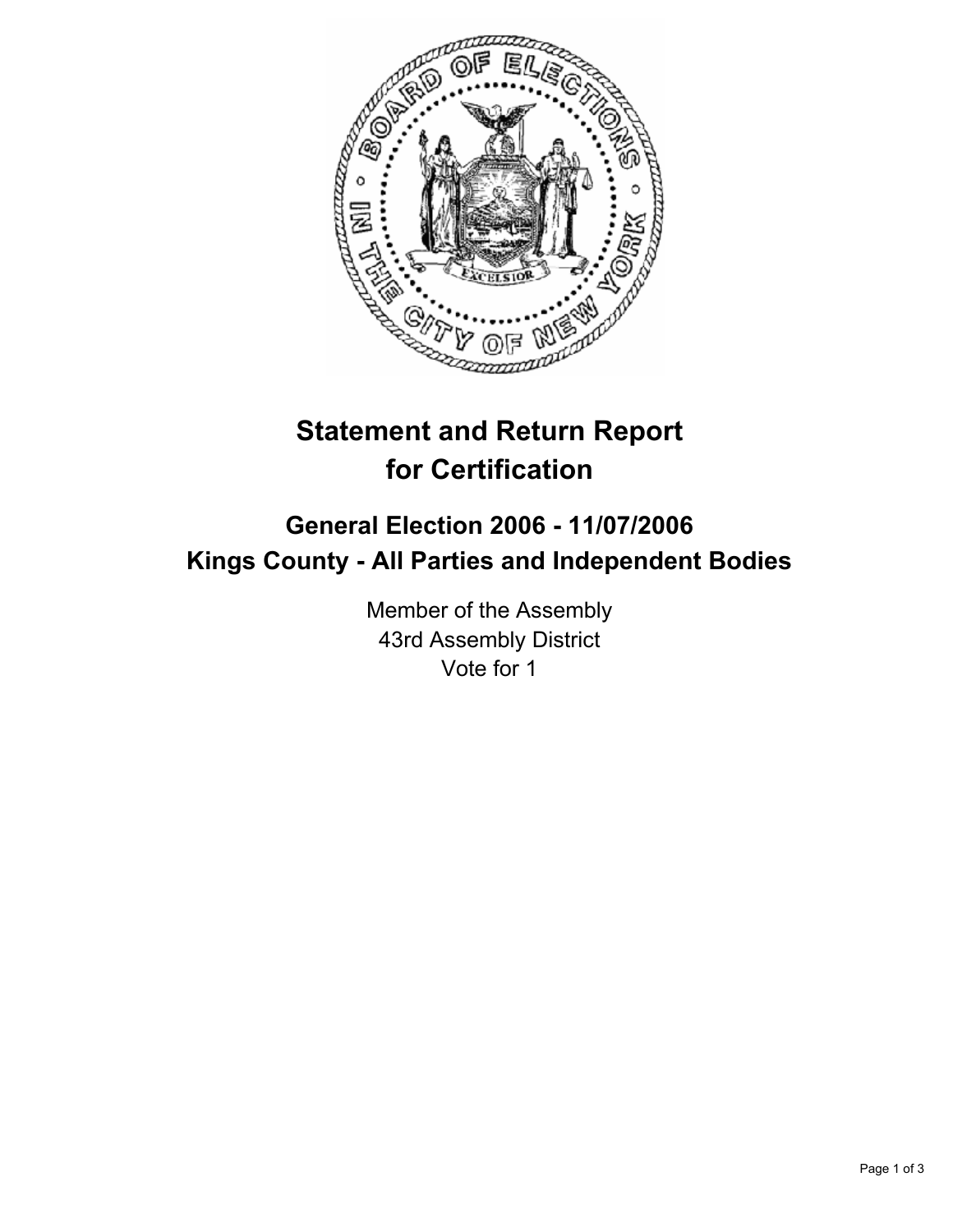

#### **Assembly District 43**

| <b>PUBLIC COUNTER</b>           | 18,188 |
|---------------------------------|--------|
| <b>EMERGENCY</b>                | 40     |
| ABSENTEE/MILITARY               | 330    |
| AFFIDAVIT                       | 294    |
| <b>Total Ballots</b>            | 18,897 |
| KENNETH E COOK (REPUBLICAN)     | 750    |
| KARIM CAMARA (DEMOCRATIC)       | 10,821 |
| KENNETH E COOK (CONSERVATIVE)   | 233    |
| KARIM CAMARA (WORKING FAMILIES) | 1,052  |
| <b>Total Votes</b>              | 12,856 |
| Unrecorded                      | 6.041  |